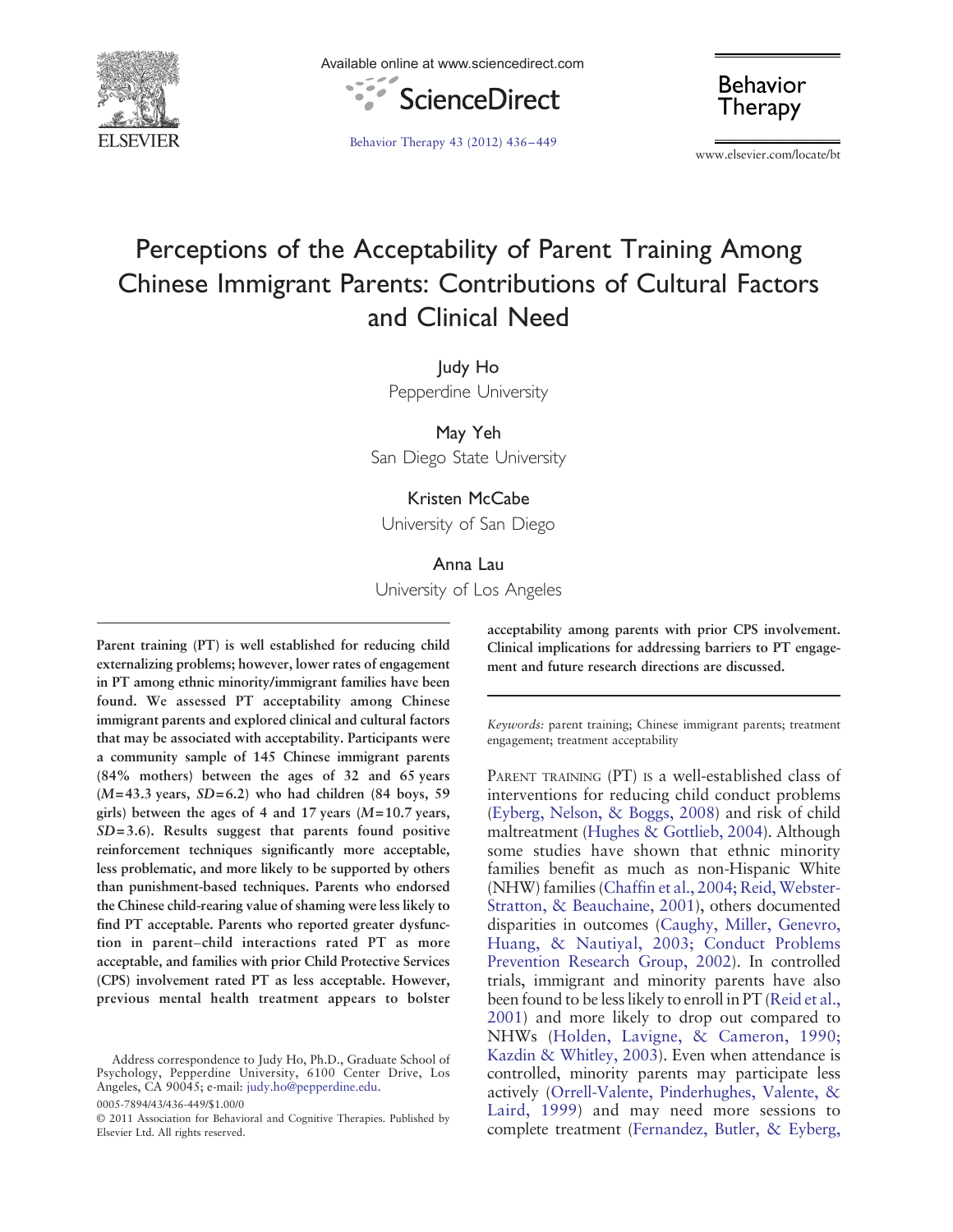[2011; McCabe & Yeh, 2009\)](#page-12-0) compared to NHWs. Thus, increased attrition and marginal participation complicate the dissemination of PT to ethnic minorities.

Beyond global access barriers that help to explain disparities in engagement in PT [\(Caughy et al.,](#page-12-0) [2003; Conduct Problems Prevention Research](#page-12-0) [Group, 2002\)](#page-12-0), understanding ethnic minority parents' perceptions of PT interventions can inform dissemination efforts. Perceptions of the acceptability, relevance, effectiveness, and demandingness of treatment procedures are related to treatment initiation, persistence, and therapeutic change [\(Kazdin, 2000\)](#page-12-0). Several scholars have remarked on cultural barriers in the implementation of PT with families from diverse cultural backgrounds [\(Forehand & Kotchick, 1996, 2002\)](#page-12-0). The proximal targets of change in PT are child-rearing practices that are deeply rooted in culturally determined socialization goals, beliefs about child development, and values about family relations ([Keller et al.,](#page-12-0) [2006\)](#page-12-0). PT involves teaching parents to use operant procedures to modify child behavior ([Eyberg,](#page-12-0) [1993\)](#page-12-0). Techniques typically involve positive reinforcement (e.g., praise, rewards) to increase desired behaviors and negative punishment techniques that withdraw reinforcement to reduce misbehavior (e.g., time-out, loss of privileges, selective attention). Wide variation in parenting practices across ethnic groups may influence receptivity to these prescribed changes in parent–child interactions ([Kazdin,](#page-12-0) [Holland, & Crowley, 1997\)](#page-12-0).

In addition to cultural factors, clinical factors may also play a role in determining treatment acceptability among ethnic-minority parents. Acceptability of PT may be increased by clinical need characteristics, such as severity of youths' behavior problems, parental distress, and past experience with mental health (MH) services. Ethnic minorities are less likely to underutilize services when their symptoms are severe and level of distress/impairment is high ([U.S.](#page-13-0) [Department of Health and Human Services, 2001\)](#page-13-0). Parents reporting high levels of youth MH need are more likely to seek services ([Logan & King, 2002;](#page-13-0) [Sayal, Taylor, & Beecham, 2003](#page-13-0)), a link that is explained by perceptions of caregiver burden [\(Angold et al., 1998\)](#page-12-0). Distressed parents may be motivated to learn techniques that help to decrease family burden and youth disruptive behaviors. Furthermore, parents who have previously utilized youth MH services may view PT techniques as more acceptable compared to those without prior services, owing to familiarity with behavior change principles. High ratings of satisfaction with PT reported by ethnic minorities at the conclusion of treatment suggest that firsthand experience may yield positive

treatment attitudes ([McCabe & Yeh, 2009; Reid](#page-13-0) [et al., 2001](#page-13-0)).

Conversely, other clinical factors may be associated with negative attitudes toward PT. For example, allegations of maltreatment reported to Child Protective Services (CPS) represent a common referral pathway into PT ([Barth et al., 2005](#page-12-0)). However, CPS-involved parents may be more mistrustful of professional intervention and less likely to find PT acceptable due to the nature of their coercive contact with CPS. Families referred to CPS for questionable parenting practices generally undergo intrusive inhome investigations that are perceived as threatening to their family integrity. Further, parents who come to the attention of CPS are more likely to have parenting styles characterized by harsh or coercive parenting practices with lower levels of monitoring and consistency [\(Rogosch, Cicchetti, Shields, & Toth,](#page-13-0) [1995](#page-13-0)), which may make them less amenable to the goals and techniques central to PT.

To date, no studies have examined attitudes toward PT among Chinese immigrant parents in the United States. Following Mexico, China is the leading country of birth among the nation's immigrants [\(U.S. Census, 2008\)](#page-13-0). Although Asian American youth are as likely as youth from other groups to experience adverse parenting and associated behavior problems [\(Lau, 2006\)](#page-12-0), they are far less likely to receive either CPS or MH services ([Lau](#page-13-0) [et al., 2003; McCabe et al., 1999](#page-13-0)). The relevance and efficacy of PT for Asian immigrant families in the United States has received some support from recent trials showing that among those families successfully recruited and retained in care, outcomes are favorable (e.g., [Kim, Cain, & Webster-](#page-12-0)[Stratton, 2008; Lau, Fung, Ho, Liu, & Gudiño,](#page-12-0) [2011\)](#page-12-0). However, it is unclear how representative these samples might be, as it is possible that families that enter and stay in care may hold attitudes that differ from their co-ethnics in the community. In their recent community survey, [Mah and Johnston](#page-13-0) [\(2011\)](#page-13-0) compared PT acceptability between Euro-Canadian and Chinese immigrant mothers residing in Canada. The researchers found no ethnic differences between mothers' attitudes toward reward or withdrawal of positive reinforcement, but Chinese immigrant mothers were more accepting of punishment techniques than Euro-Canadian mothers. This cross-group comparison suggests that, at an aggregate level, Chinese immigrant parents may be amenable to PT. However, studying within-group variation would be instructive to identify cultural dimensions that predict in-treatment attitudes among immigrant families.

Adding to the impetus to examine perceptions of PT for Chinese immigrant families are concerns that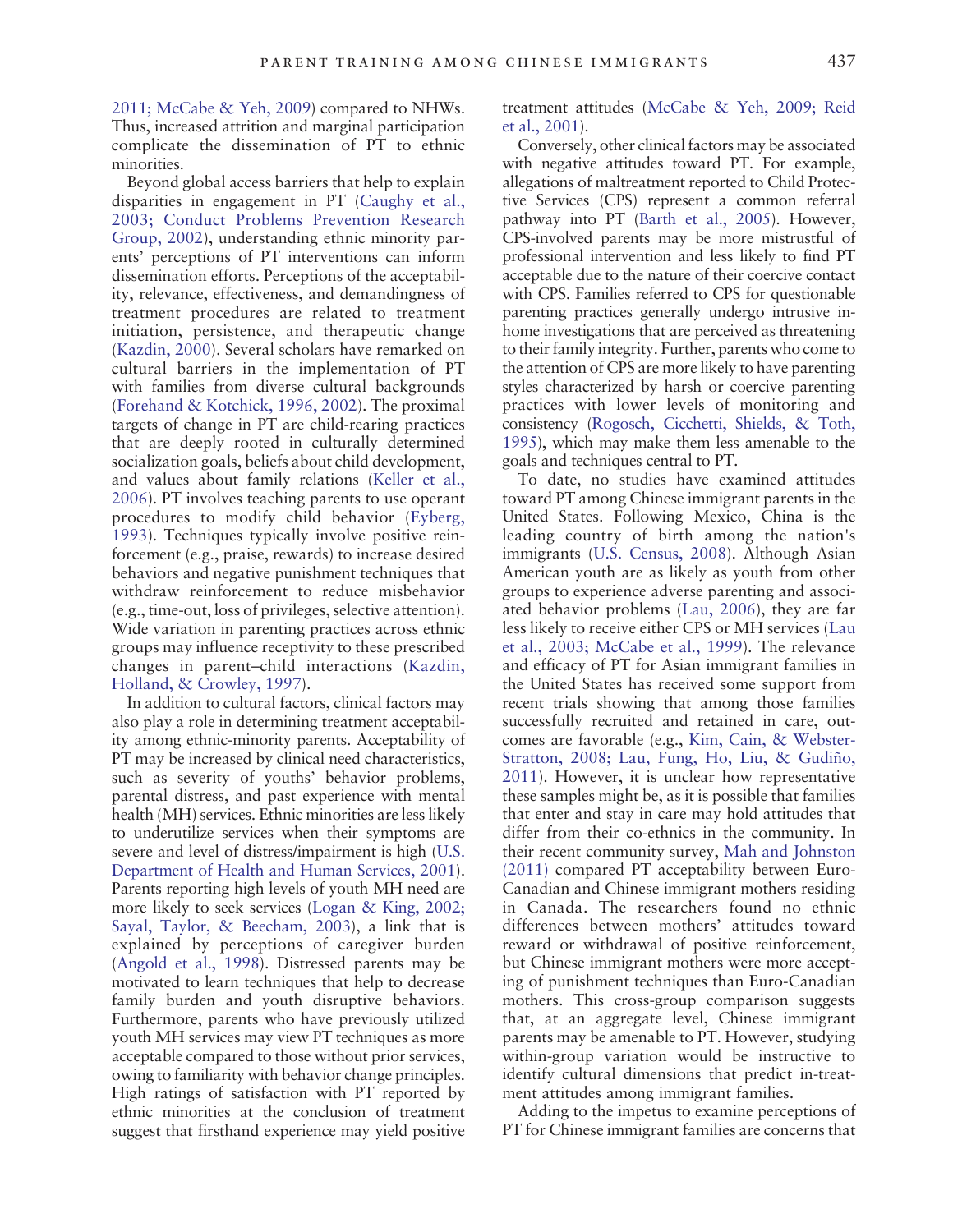traditional values about child rearing may run counter to tenets of PT. Traditional Chinese parenting emphasizes principles of Confucianism, wherein parental authority and control are central within a hierarchical parent–child relationship [\(Lin](#page-13-0) [& Fu, 1990\)](#page-13-0). Within a system of filial obligation, parents are tasked with governing their children toward the valued outcomes of obedience and respect for elders, and toward sensitivity to social and moral rules. The cultivation of a sense of shame is instrumental to achieving this goal [\(Fung, Lieber,](#page-12-0) [& Leung, 2003](#page-12-0)). Shaming, which involves the deliberate use of negative affect to shape child behavior, often through the use of reprimands, upward social comparison, and other expressions of parental disappointment ([Fung, 1999](#page-12-0)), is instrumental to achieving these goals.

In contrast to this child-rearing orientation are PT strategies that encourage desired behaviors through praise and social rewards. These strategies may prioritize different socialization goals: nurturing self-esteem, encouraging autonomous self-expression, and recognizing both parent and child rights. International trials of PT with Chinese families suggest that PT can be efficacious (e.g., [Ho et al., 1999; Leung, Tsang, Heung, & Yiu,](#page-12-0) [2009](#page-12-0)), yet observations of specific barriers to engagement highlight concerns about cultural fit. For example, praise has been described as problematic in trials with Chinese parents in Australia and Hong Kong who felt that praise leads children to feel self-satisfied and complacent, thereby undermining persistence, achievement, and humility ([Ho](#page-12-0) [et al., 1999; Leung, Sanders, Leung, Mak, & Lau,](#page-12-0) [2003](#page-12-0)). Another cultural priority related to shaming is concern about losing face. Chinese parents in Hong Kong reported that the practice of ignoring misbehavior (differential reinforcement) is a violation of social rules that would engender parental face loss, especially in public or in the presence of family ([Lieh-Mak, Lee, & Luk, 1984](#page-13-0)).

However, other cultural child-rearing orientations may be quite consistent with aspects of PT [\(Leung et al., 2003](#page-13-0)). [Chao \(1994\)](#page-12-0) described the Chinese parenting concept of training, which involves parents as key agents of child behavior change, using clearly stated expectations, continual monitoring, intensive support of child learning, and exposure of the child to explicit examples of valued behaviors. Thus, although shaming and training represent traditional child-rearing values, and child-rearing belief systems salient in Chinese cultures, they may have distinct associations with attitudes toward PT. Cultural values are not monolithic, and it is important to determine how values may be distinctly related to treatment

attitudes even within a cultural group. For example, some Chinese parents may value shaming, whereas others may place less weight on this concept. Research is required to clarify relevance and efficacy of PT Chinese immigrant families in the United States, and understanding the perceived acceptability of PT and contributing cultural and clinical correlates to these attitudes may be one important step in meeting the needs of underserved Chinese and Asian communities.

The current study takes a within-group approach to assess the correlates of perceived acceptability of core PT strategies among Chinese immigrant parents. Group comparisons typically cannot illuminate cultural explanations for observed group differences and given cultural differences in the interpretation of questionnaire items, cross-cultural comparisons of self-reports can be difficult to interpret ([Heine, Lehman, Peng, & Greenholtz,](#page-12-0) [2002](#page-12-0)). These problematic reference group effects may potentially confound cross-cultural comparisons, as individuals of one culture compare themselves with different standards than do those in another culture. Thus, we directly examined cultural dimensions including specific value orientations and acculturation as predictors of treatment acceptability, rather than examining ethnic or cross-national differences. Furthermore, we measured potentially important clinical correlates of treatment attitudes including severity of child behavior problems, level of parenting distress, and previous contact with CPS and MH treatment. Finally, we took a multidimensional approach to examining acceptability, assessing parents' individual attitudes toward elements of PT, their perceptions of how family and friends would view their use of the skills, and potential barriers to uptake.

We propose three hypotheses related to cultural factors, and three hypotheses related to clinical correlates of PT acceptability. First, based on previous empirical findings we predicted that positive reinforcement strategies would be rated as less acceptable than punishment-based strategies among immigrant Chinese. Second, we hypothesized that endorsement of shaming values would be negatively related to PT acceptability, whereas child-rearing values more aligned with PT principles (i.e., training, promoting autonomy, and authoritative parenting) would be positively related to acceptability. Third, we predicted that immigrant parents who are more acculturated to American culture would rate PT as more acceptable. Fourth, we predicted that prior CPS involvement would be negatively associated with PT acceptability. Fifth, we hypothesized that parents who endorse previous utilization of youth MH services would rate PT techniques as more acceptable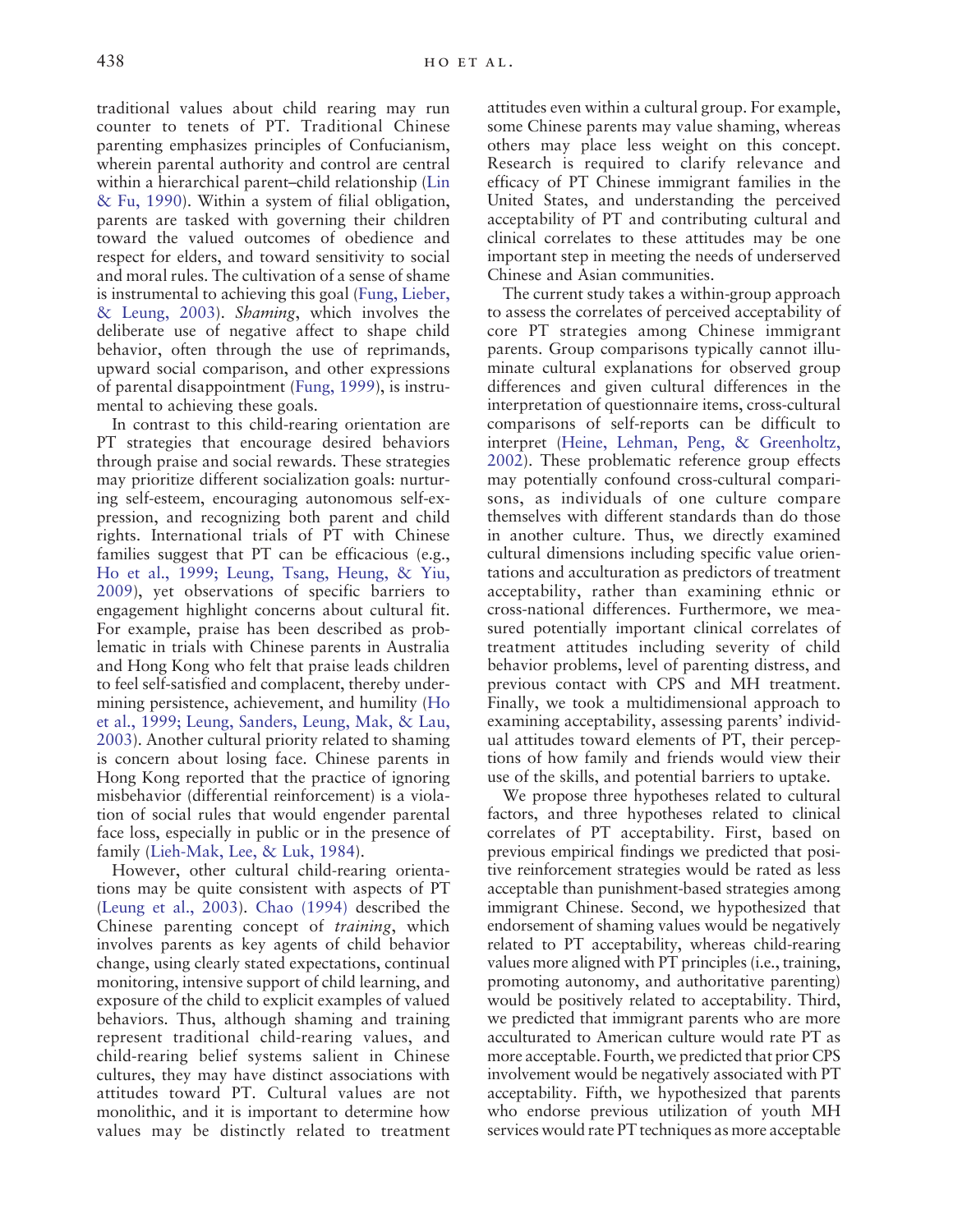than parents without prior services. Finally, we hypothesized that parents reporting greater levels of perceived need (i.e., youth behavior problems and parenting stress) would view PT interventions as more relevant and acceptable than parents with fewer indications for PT.

### Method

## participants

Participants were a community sample of 145 Chinese immigrant parents (84% mothers) between the ages of 32 and 65 years  $(M=43.3 \text{ years})$ ,  $SD = 6.2$ ) and their children (84 boys, 59 girls) between the ages of 4 and 17 years  $(M= 10.7$  years,  $SD = 3.6$ ) who were residing in the United States. Seventy-four percent of children were U.S. born, whereas all parents were foreign born; 51% in China, 25% in Taiwan, 7% in Vietnam, 9% in Hong Kong, and 8% in other Asian countries. Forty-five of these families had contact with CPS, and 60 had prior MH service contact. Forty-four percent of parents had education past the equivalent of a high school graduate, and 73% of parents were married. See Table 1 for sample characteristics. There are slight variabilities in  $n$  across analyses due to missing data on particular measures, and this information is listed alongside the specific analytic models.

Families were recruited from CPS, community MH centers, public social service agencies, and community schools in the greater Los Angeles area. Recruitment was facilitated by staff at referring agencies and school sites. Flyers were distributed to clients receiving services at agencies and to parents in community schools serving the same neighborhoods. The flyers instructed the parents to provide identified agency or school staff with their contact information if they were interested in being contacted by research staff to learn more about the project. In this manner, 203 parents provided either verbal or written consent to be contacted by research staff for this study. Research assistants then telephoned prospective participants to provide them with more detailed information about the study and arrange for their interview in the event they agreed to participate. Of the parents who provided consent to be contacted:  $71.4\%$  ( $n=145$ ) completed the interview,  $15.3\%$  ( $n=31$ ) declined to participate,  $6.9\%$  ( $n=14$ ) were ineligible, and  $6.4\%$  $(n= 13)$  couldn't be reached.

After informed consent was obtained, parents completed the study measures. All measures underwent translation, backtranslation, and consensus reconciliation for conceptual equivalence. All but one parent chose to complete measures in Mandarin or Cantonese Chinese. Study procedures were

| Table 1                          |  |
|----------------------------------|--|
| Sample Characteristics $(n=145)$ |  |

|                                              | $n$ or $(M)$ | % or (SD) |
|----------------------------------------------|--------------|-----------|
| Male parent participants                     | 23           | 16%       |
| Age of parent                                | (43.3)       | (6.2)     |
| Children of participants                     |              |           |
| Male index child                             | 84           | 59%       |
| Age of child                                 | (10.7)       | (3.6)     |
| <b>Parent's Marital Status</b>               |              |           |
| Married                                      | 104          | 73%       |
| Divorced/Separated                           | 33           | 23%       |
| Widowed                                      | 4            | 3%        |
| Single/Never Married                         | 1            | 1%        |
| <b>Parent Education Level</b>                |              |           |
| High School Diploma or less than             | 78           | 56%       |
| High School education                        |              |           |
| Annual Household Income                      |              |           |
| $<$ \$10,000                                 | 17           | 13%       |
| \$10,000-\$29,999                            | 48           | 40%       |
| \$30,000-49,999                              | 31           | 23%       |
| $>$ \$50,000                                 | 19           | 14%       |
| <b>Parent Birthplace</b>                     |              |           |
| China                                        | 73           | 51%       |
| Taiwan                                       | 36           | 25%       |
| Hong Kong                                    | 12           | 9%        |
| Vietnam                                      | 10           | 7%        |
| <b>Other Asia</b>                            | 11           | 8%        |
| Number of Years in U.S.                      | (14.3)       | (7.6)     |
| <b>Services History</b>                      |              |           |
| <b>Child Protective Services Involvement</b> | 45           | 31%       |
| <b>Prior Mental Health Services</b>          | 60           | 59%       |
| <b>Child Behavior Problems</b>               |              |           |
| Externalizing T-Score>60                     | 18           | 18%       |
| <b>Externalizing T-Score</b>                 | (46.1)       | (10.6)    |

approved by the Institutional Review Board at an academic institution, the County Departments of Mental Health, Children and Family Services, Public Social Services, and the dependency court.

#### **MEASURES**

#### Demographics Questionnaire

Demographic variables utilized in this study include parent's age, gender, income, marital status, education level, place of birth, and child's age and gender.

### Child Behavior Problems

The Child Behavior Checklist (CBCL; [Achenbach](#page-12-0) [& Rescorla, 2001\)](#page-12-0) contains 118 descriptions of behavioral/emotional problems where the informant rates the extent to which each item was true in the previous 6 months  $(0 = not at all true, 1 = some$ somewhat or sometimes true,  $2$  = true or often true). Items were summed to create two broadband factor scores for internalizing (anxious/depressed, withdrawn, and somatic complaints) and externalizing (aggressive and destructive) problems. Internal consistency estimates of the Chinese version of the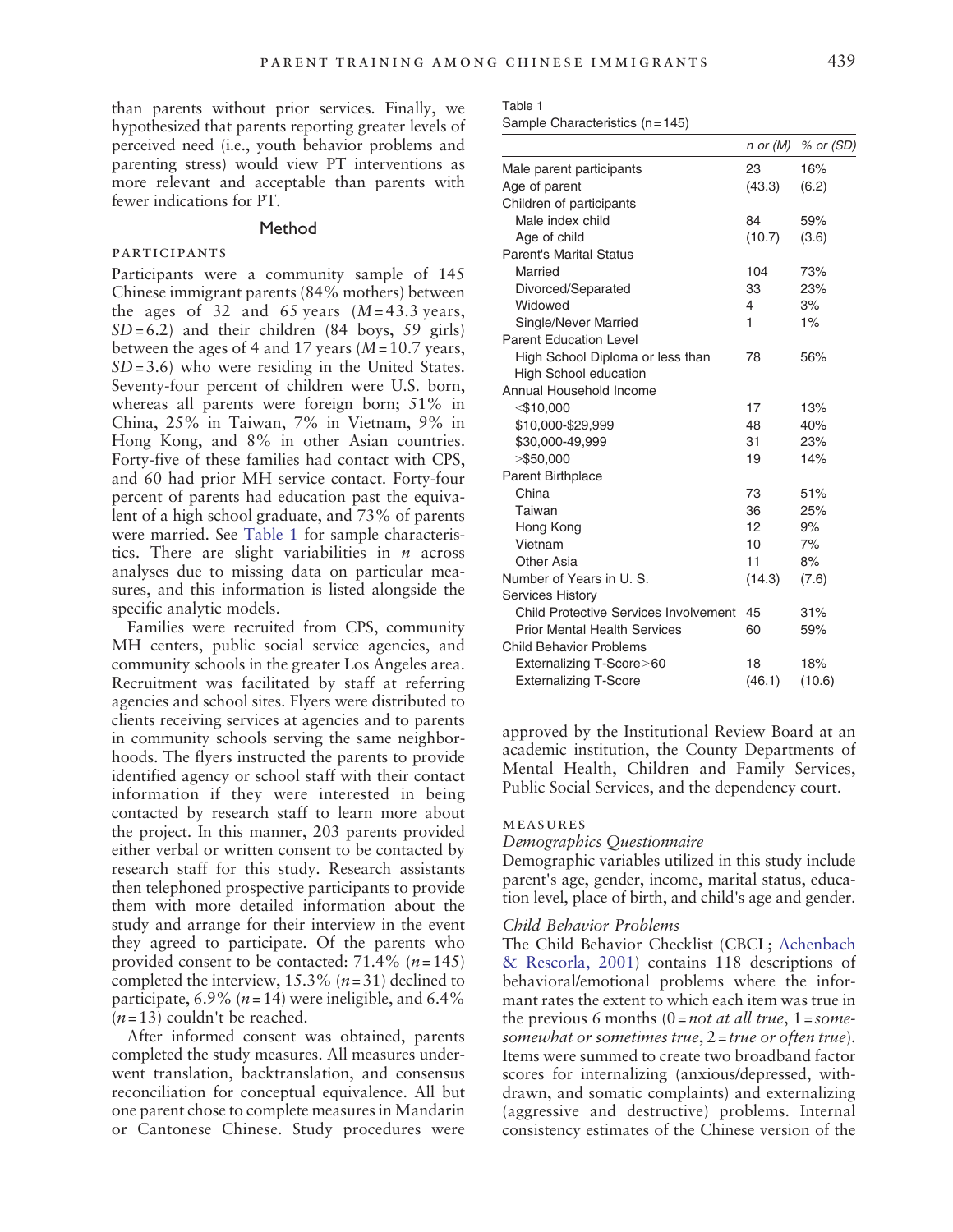CBCL are satisfactory with  $\alpha$  = .80 and  $\alpha$  = .83 for the internalizing and externalizing subscales, respectively [\(Yang, Soong, Chiang, & Chen, 2000\)](#page-13-0). Test–retest reliability estimates also fell in the .80 range across the CBCL subscales when used in a Chinese sample [\(Leung et al., 2006\)](#page-13-0). In this study, we utilized the externalizing subscale as it assesses the types of problem behavior targeted in PT.

#### Parenting Stress

The Parenting Stress Index–Short Form (PSI-SF; [Abidin, 1995](#page-12-0)) is a valid and reliable 36-item scale for measuring parenting distress [\(Haskett, Ahern,](#page-12-0) [Ward, & Allaire, 2006; Reitman, Currier, & Stickle,](#page-12-0) [2002\)](#page-12-0). The PSI-SF yields three subscales: (a) parental distress, (b) parent–child dysfunctional interaction, and (c) difficult child. The 36-item short form of the Chinese version of the PSI was validated in research in parent samples in Hong Kong ([Chan, 1994; Tam,](#page-12-0) [Chan, & Wong, 1994](#page-12-0)). The 12-item parent–child dysfunctional interaction summary score was used to examine parenting stress that may be proximal to potential benefit from PT while not being entirely redundant with child behavior problems. The overall scale showed good internal consistency ( $\alpha$  = .89) and the parent–child dysfunctional interaction subscale showed adequate internal consistency ( $\alpha$  = .66) in the present sample.

## Parent Acculturation

The General Ethnicity Questionnaire (GEQ; [Tsai,](#page-13-0) [Ying, & Lee, 2000](#page-13-0)) is a 38-item measure used to assess parents' acculturation toward the dominant American culture and their enculturation toward their heritage Chinese culture. The GEQ scales have high internal consistency and adequate 1-month test–retest reliability [\(Tsai et al., 2000\)](#page-13-0) and scales converge in expected ways with other indices of acculturation (age of arrival, generational status, length of U.S. residence). We examined two subscales related to American acculturation: language use (e.g., "How fluently do you read English?") and social affiliation (e.g., "My friends are American"), and the parallel subscales tapping Chinese enculturation: language use (e.g., "How much do you speak Chinese at home?") and social affiliation (e.g., "I would prefer to live in a Chinese community"). We selected the language and social affiliation subscales as these indicators account for the most variance in acculturation and enculturation, and are consistently related to immigration history among Chinese Americans, which is not the case for the subscales of activities, attitude, food, exposure, and media [\(Tsai et al., 2000](#page-13-0)). The English language use and American social affiliation subscales demonstrated good internal reliability in this sample  $(\alpha = .84$  and .82, respectively). Similarly, the Chinese

language use and Chinese social affiliation subscales demonstrated adequate reliability in this sample  $(\alpha = 85 \text{ and } .67, \text{ respectively}).$ 

## Child-Rearing Values

The Chinese Child-Rearing Beliefs Questionnaire (CCRB; [Lieber, Fung, & Leung, 2006](#page-13-0)) is a 42-item, reliable and valid measure of child-rearing beliefs, some of which are indigenous to Chinese culture. It includes four subscales: training was assessed with nine items that ask about parental involvement, concern for achievement, and teaching to cultivate proper character (e.g., "In order for a child to learn, parents should continuously monitor and correct his or her behavior"); shaming was measured with eight items related to evoking shame or other negative affect to control child behavior (e.g., "Children should be made to feel ashamed when they disobey a rule"); autonomy, measured with 12 items that emphasize the need to encourage and support children's exploration, personal expression, and decision making (e.g., "Parents should stimulate exploring and learning"); and authoritative parenting, assessed with 13 items focused on respect for children's ideas and emotions, open communication, and consistent enforcement of behavior standards (e.g., "Children should be encouraged and assisted to openly express or articulate a full range of emotions"). The factor structure, scale internal consistency, and intersample stability across Chinese samples provides psychometric support for construct validity and the substantive coherence for the Chinese child-rearing dimensions measured in the scale [\(Lieber et al., 2006\)](#page-13-0). The subscales (autonomy  $\alpha = .78$ , training  $\alpha = .88$ , shaming  $\alpha = .76$ , and authoritative  $\alpha = .73$ ) had good internal consistency in the current study.

## Child Protective Services Contact

Contact with CPS was ascertained by review of the county CPS registry database. This dichotomous variable identified families who had any lifetime contact with CPS concerning alleged child abuse or neglect. Trained research assistants systematically matched unique child, parent, or family identifiers from study participants through the CPS registry system to identify records of contact with CPS at any time in the past. Unique participant identifiers consisted of social security numbers supplied by family, but when that was not available we used mother and child names and birthdates, as well as participants' physical address, to reliably match their records through the CPS registry system.

## Prior Mental Health Services

Prior experience with MH services was coded into a binary variable using information from two data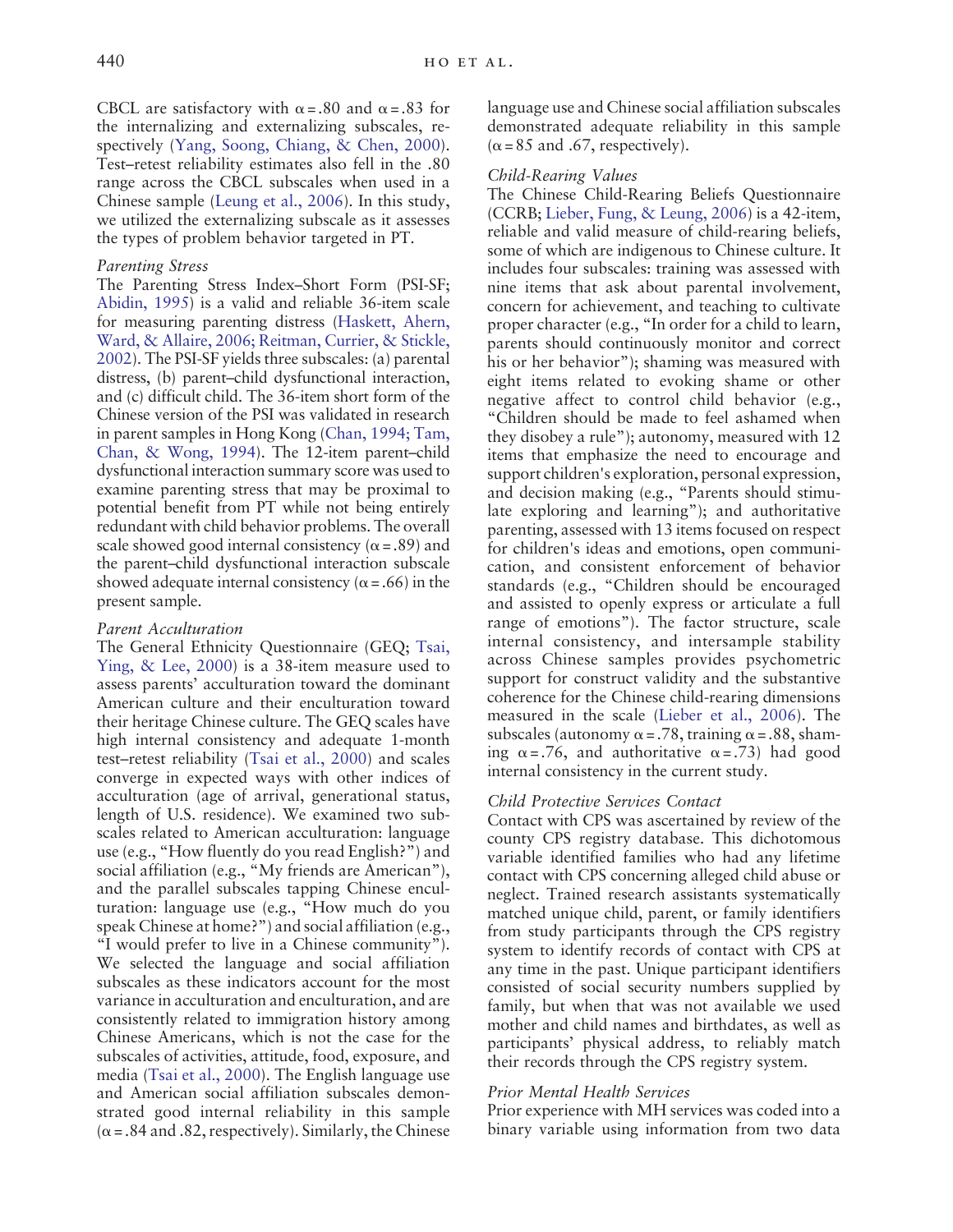sources, which included family referral source as well as parental endorsement of past MH services contact. Prior MH services were coded as present if the family was referred from a MH agency or if parents endorsed the survey question, "Have you ever taken your child to see anyone for help with behavior, emotional, or school problems?" In our sample, 44 parents were referred to the study by virtue of being a client at a local MH agency, 35 parents self-reported past MH service use for child problems, and 19 participants were both referred from a MH agency and self-reported prior contact. Thus, 60 parents were classified as having received prior MH service.

#### Acceptability of Parent Training Strategies

Parents were presented with a written hypothetical vignette depicting a female 8-year-old child with externalizing behavior problems. The problems included refusing to comply with parent requests, throwing temper tantrums, being argumentative, and aggression toward a younger sibling. Parents were told that the child's mother sought the counsel of a behavior therapist who presented six behavior management strategies involving positive reinforcement (praise, rewards, effective commands), or negative punishment (response cost, time-out, ignore). For each strategy, parents were asked to rate their agreement with eight statements  $(1 = strongly \, disagree \, to \, 5 = strongly \, agree)$  that corresponded to three topical categorizations of attitudes/beliefs toward behavior management strategies: parental endorsement of the acceptability of strategies (three statements), barriers to utilizing strategies (two statements), and perceived social support for the use of strategies (three statements).

To provide a within-subject reference point, parents also rated a control strategy (i.e., tolerate the misbehavior until the child grows out of it). Difference scores were calculated by subtracting parents' ratings of the control condition (i.e., tolerate) from their ratings for a given PT strategy (e.g., praise). Thus, each of the six PT strategies had a total of eight rating difference scores, where positive difference scores indicated that parents viewed the strategy more favorably than doing nothing to address the problem. Our rationale for using differences scores for each PT strategy is twofold: (a) contrasting participants' approval of the specific parenting strategy with participants' approval of "doing nothing" to alleviate the hypothetical behavioral problem aids in understanding whether participants would pursue a specific parenting technique in favor of the status quo, and (b) using difference scores helps to benchmark participants' rating score to a withinsubjects anchor against which to compare the degree of approval of specific strategies to one another. The use of raw scores may be subject to individual differences in response styles, such as an acquiescent response set.

Principal component analysis was conducted on the eight items using a varimax rotation to maximize the differentiation of original variables by extracted factors. We utilized the Kaiser criterion, dropping components with eigenvalues under 1.0, and examined component loadings to determine whether the specified set of questions are represented by a hypothesized component. We used the rule of thumb that loadings should be 0.7 or higher to confirm that items represent a particular factor. The results supported a three-factor solution, with scales pertaining to acceptability (three items; e.g., "I would be willing to use this method"), barriers (two items; e.g., "This method would be difficult to do"), and perceived support for PT strategies (three items; e.g., "My family would criticize me for using this method," reverse coded). Three composite scores indicated mean difference scores for acceptability, barriers, and support, and these composites were computed for each of the six PT strategies and for PT overall. As would be expected, overall acceptability and support were positively correlated ( $r = .71$ ,  $p < .001$ ) but they were each negatively correlated with overall perceived barriers,  $(r=-.47, p<.01$  and  $r=-.47, p<.01$ , respectively). Internal consistency of these composites was strong (acceptability  $\alpha = .92$ , barriers  $\alpha = .90$ , support  $\alpha = .89$ ).

#### Results

#### preliminary analyses

Bivariate correlations between study variables are displayed in [Table 2](#page-6-0). We explored a number of demographic variables as possible correlates of acceptability ratings. Family income, parent age and sex, and child age and sex were not significantly associated with perceived acceptability, barriers, and support for PT. Only parental education was significantly associated with positive attitudes toward PT strategies; as such, it was included as a covariate in subsequent analyses.

#### acceptability, barriers, and support for pt strategies

The average acceptability scores reported for the six PT strategies are as follows (on a scale of 1=strongly disagree to  $5$ =strongly agree): effective commands, 4; praise, 3.9; token economy, 3.9; response cost, 3.7; time-out, 3.4; and differential attention, 3.2. These results suggest that on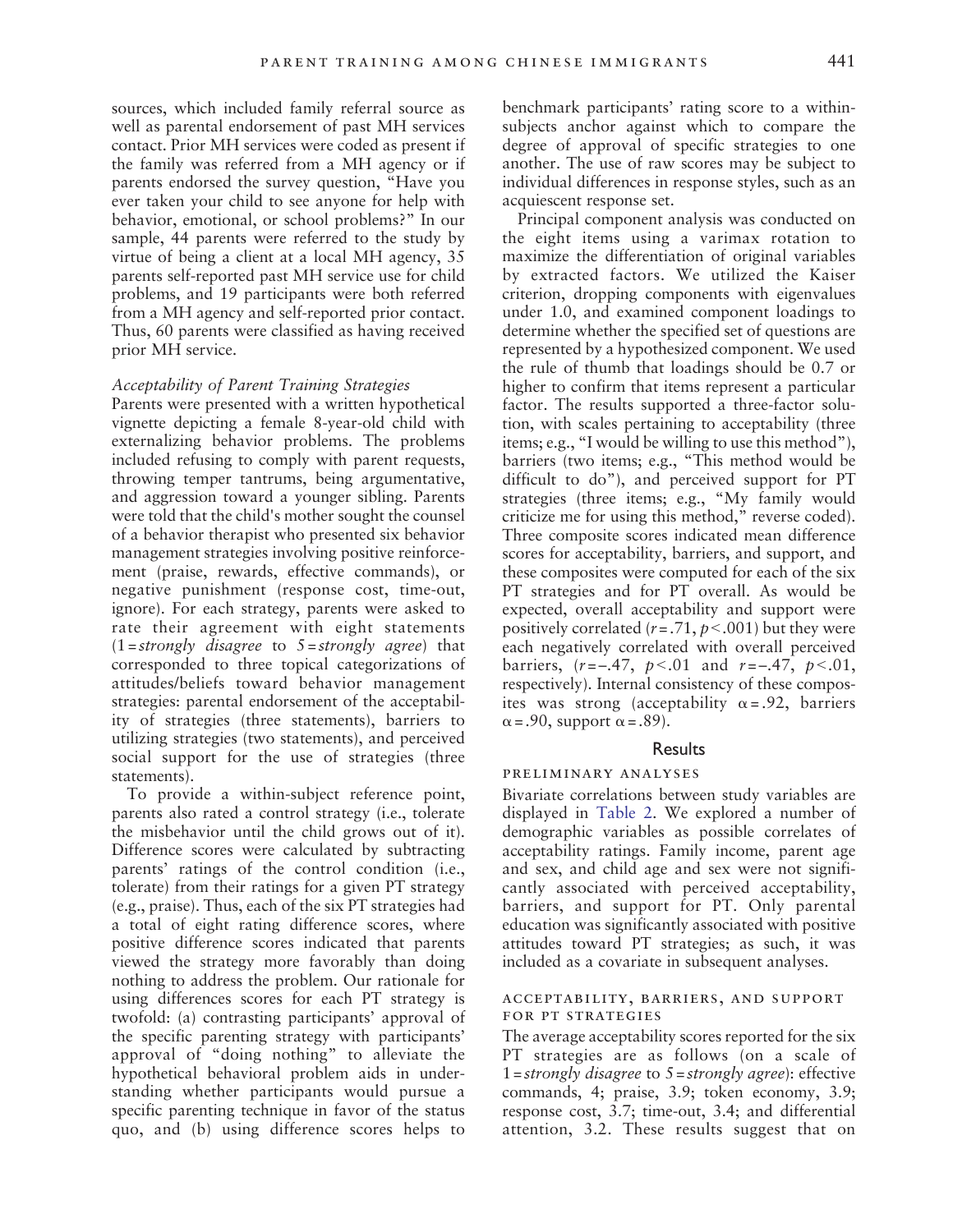<span id="page-6-0"></span>

| Table 2                                   |  |  |
|-------------------------------------------|--|--|
| Intercorrelations Between Study Variables |  |  |

| 12<br>13         | 14      | 15      | 16 |
|------------------|---------|---------|----|
|                  |         |         |    |
|                  |         |         |    |
|                  |         |         |    |
|                  |         |         |    |
|                  |         |         |    |
|                  |         |         |    |
|                  |         |         |    |
|                  |         |         |    |
|                  |         |         |    |
|                  |         |         |    |
|                  |         |         |    |
|                  |         |         |    |
|                  |         |         |    |
| $.39**$          |         |         |    |
| .05<br>.15       |         |         |    |
| $-.20*$<br>$-15$ | $-47**$ |         |    |
| .05<br>.01       | $.71**$ | $-47**$ |    |
|                  |         |         |    |

Note. Demographic variables not significantly correlated with the Acceptability Ratings were excluded from this table. \*pb.05, \*\*pb.01, \*\*\*pb.001.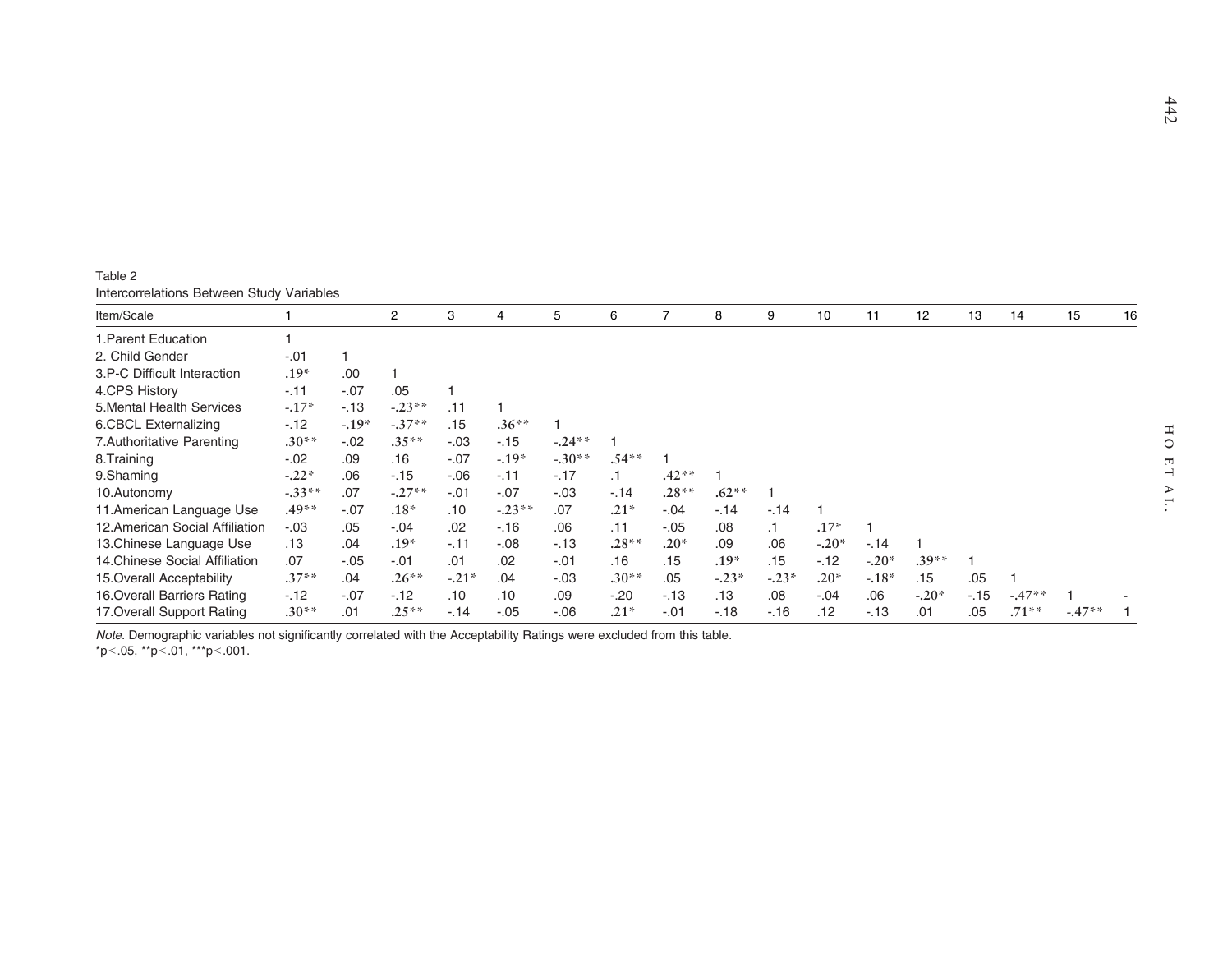

FIGURE I Acceptability mean difference scores for PT strategies. Note.  $PT =$  parent training.

average, parents found all PT strategies relatively acceptable. Figure 1 displays acceptability mean difference scores (subtracting acceptability ratings for each technique from the ratings for the "tolerate" strategy), Figure 2a displays barriers mean difference scores, and Figure 2b displays mean difference support scores. Mean difference scores were used as dependent variables in the multivariate analyses. To test the study hypotheses regarding the within-subjects effect of strategy on acceptability, a mixed model analysis was conducted. There are a total of six behavioral management strategies, and an a priori contrast was specified to examine how the three positive reinforcement-based strategies were rated relative to the three punishment-based strategies. Parental education (high school graduate) was entered as a covariate to control for any effects it might have on perceived acceptability. Fixed effects were entered for the between-subjects factors of MH services, CPS history, and the six-level within-subjects factor



FIGURE 2 a. Barriers mean difference scores for PT strategies. Note. PT = parent training. b. Support mean difference scores for PT strategies. Note.  $PT =$  parent training.

of PT strategy. Two-way interactions between these terms were also examined, but were trimmed from the model if they did not reach significance.

[Table 3](#page-8-0) displays results from the mixed-models Type III tests that indicated that parents with MH services history,  $F(1, 129) = 8.25$ ,  $p < .01$ ,  $d = .51$ , and greater than high school education,  $F(1, 129) =$ 20.47,  $p < .001$ ,  $d = .80$ , rated PT strategies as more acceptable that those without prior MH service use or those with lower than high school education. In addition, a significant fixed-effect interaction was found for CPS History  $\times$  MH Services,  $F(1, 129) =$ 10.47,  $p < 0.01$ ,  $d = .57$ . [Figure 3a](#page-8-0) plots the significant interaction between CPS history and MH services in predicting acceptability ratings. Examining the within-subjects factor of PT strategy revealed a significant fixed effect,  $F(5, 664) = 26.74$ ,  $p < .001$ ,  $d = .90$ . Estimates of associated fixed effects are listed in [Table 3](#page-8-0) contrasting each strategy to the lowest-rated strategy of ignore/differential reinforcement. Results suggested that parents rated the three positive reinforcement-based techniques (praise, rewards, effective commands) significantly higher than the three punishment-based based techniques (response cost, time-out, ignore),  $t(5, 1)$  $(664) = -9.61, p < .001.$ 

We employed the same mixed-model analyses to examine factors related to perceived barriers and support. For barriers, results revealed a significant fixed effect of PT strategy,  $F(5, 664) = 29.10$ ,  $p<.001$ ,  $d=.94$ , and the planned contrast revealed lower ratings of barriers to using positive reinforcement strategies as compared to punishment-based strategies,  $t(5, 664) = -35.26$ ,  $p < .001$ . No other significant fixed effects were found for parental education, CPS history and MH services, but there was a marginally significant interaction between MH service use and CPS history,  $F(1, 129) = 3.85$ ,  $p = .052$ ,  $d = .35$ . For perceived support, significant fixed effects indicated that parents with more than high school education,  $F(1, 129) = 11.10, p < 0.01$ ,  $d = .59$ , perceived higher support for using PT strategies. A significant fixed-effect interaction was found for CPS History  $\times$  MH Services,  $F(1,$ 129)=4.98,  $p<0.05$ , d=.39. [Figure 3](#page-8-0)b depicts the nature of this interaction in predicting support ratings. Results also revealed a significant fixed effect of PT strategy,  $F(5, 664) = 17.93$ ,  $p < .001$ ,  $d = .73$ , and a significant planned contrast of reinforcement- versus punishment-based strategies,  $t(5, 664) = -13.20, p < .001.$ 

## factors associated with overall parent training acceptability

As displayed in [Table 4,](#page-8-0) three multiple regression models examined predictors of mean ratings of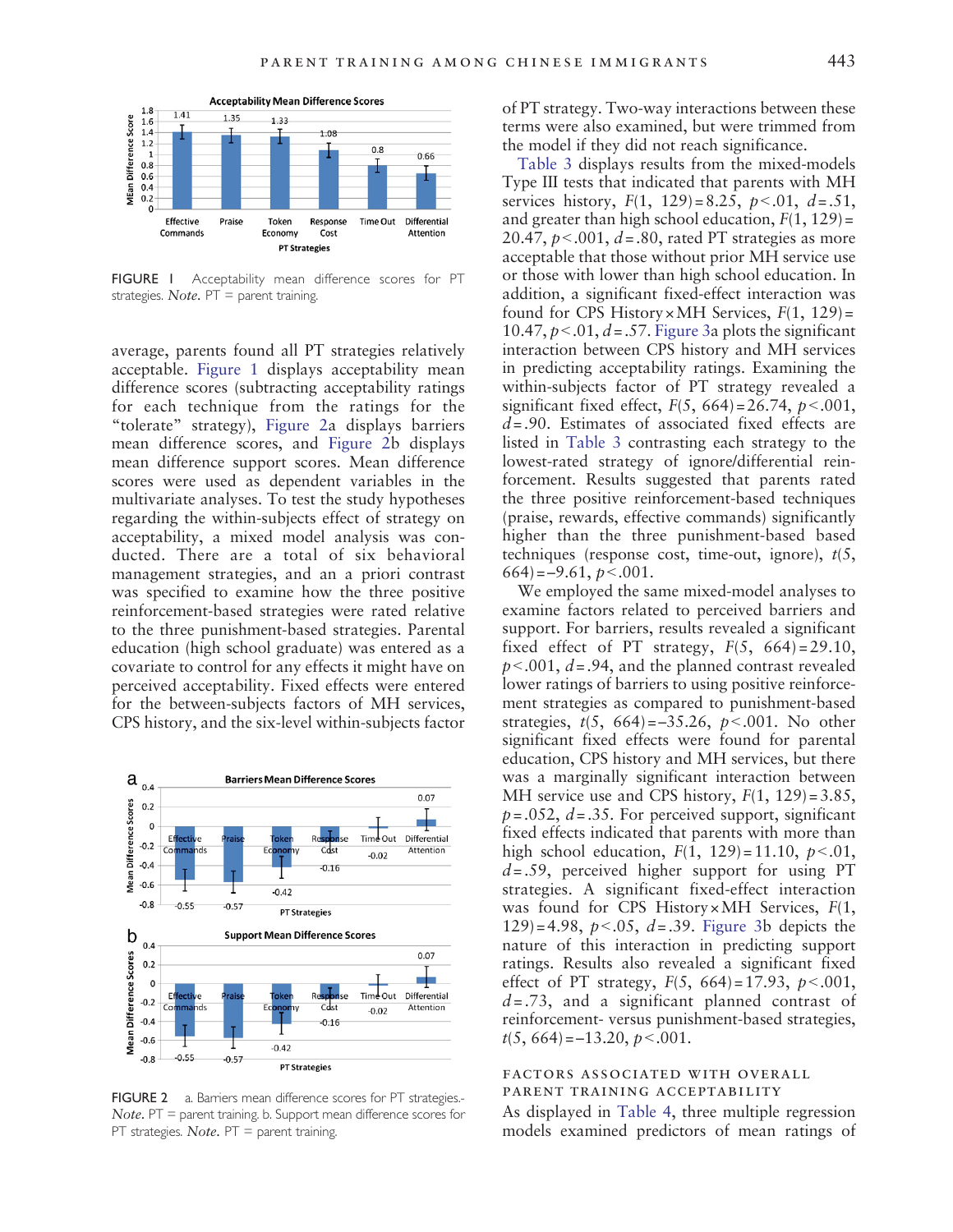|                                    | Acceptability |     | <b>Barriers</b> |        |     | Support     |        |     |             |
|------------------------------------|---------------|-----|-----------------|--------|-----|-------------|--------|-----|-------------|
|                                    | β             | SE  | $\sqrt{2}$      | β      | SE  | $\digamma$  | β      | SE  | $\sqrt{2}$  |
| Intercept                          | 1.23          | .30 | 122.52***       | $-.14$ | .24 | 11.66**     | .55    | .25 | 52.00***    |
| <b>Fixed Effects</b>               |               |     |                 |        |     |             |        |     |             |
| <b>Parent Education</b>            | .75           | .17 | $20.47***$      | $-14$  | .13 | 1.05        | .47    | .14 | $11.10**$   |
| DCFS History <sup>a</sup>          | $-56$         | .34 | .19             | .32    | .27 | .00         | $-.35$ | .29 | .02         |
| MH Service Use b                   | $-1.23$       | .34 | $8.25***$       | .42    | .27 | .52         | $-61$  | .29 | 1.87        |
| DCFS History X MH Services History | 1.30          | .40 | $10.47**$       | $-63$  | .32 | 3.85        | .76    | .34 | 4.98*       |
| <b>Random Effects</b>              |               |     |                 |        |     |             |        |     |             |
| PT Strategies                      |               |     | 26.74***        |        |     | 29.10***    |        |     | 17.93***    |
| Effective Commands <sup>c</sup>    | .78           | .09 | $t = 9.00***$   | $-62$  | .07 | $-8.59***$  | .62    | .08 | $7.64***$   |
| Praise <sup>c</sup>                | .68           | .09 | $t = 7.84***$   | $-64$  | .07 | $-8.85***$  | .54    | .08 | $6.55***$   |
| Rewards <sup>c</sup>               | .67           | .09 | $t = 7.71***$   | $-.49$ | .07 | $-6.77***$  | .47    | .08 | $5.72***$   |
| Response Cost <sup>c</sup>         | .41           | .09 | $t = 4.78***$   | $-.23$ | .07 | $-3.19**$   | .37    | .08 | $4.57***$   |
| Time Out <sup>c</sup>              | .15           | .09 | $t = 1.76$      | $-.09$ | .07 | $-1.27$     | .12    | .08 | 1.46        |
| Planned Contrast <sup>d</sup>      | .52           | .05 | $t = -9.61***$  | $-.48$ | .04 | $-35.26***$ | .38    | .05 | $-13.20***$ |

<span id="page-8-0"></span>Table 3 Summary of Mixed Model Analyses

Note.\*  $p<.05$ , \*\*  $p<.01$ , \*\*\*  $p<.001$ .

Reference groups: a=no DCFS history, b=no prior mental health services, c=Ignore/Differential attention.

Planned contrast d: Commands+Praise+ Rewards - Response Cost – Time out – Ignore/Differential attention.

acceptability averaged across the six PT strategies. In the first step of each model, parental education and child gender were entered as control variables. Parental education was significantly associated with increased acceptance of child management strategies overall  $(b=.74, p<.001)$ , while no significant effect was found for child gender. In



FIGURE 3 a. Acceptability mean difference scores by previous CPS/DCFS involvement and mental health services. Note. MHS = Prior youth mental health services; CPS = Prior Child Protective Services contact. b. Support mean difference scores by previous CPS/DCFS involvement and mental health services.

the first model, the independent variables examined were clinical correlates, including parent report of child externalizing problems, dysfunctional parent– child interactions, prior MH service use, CPS

#### Table 4

Summary of Multiple Regression Analysis for Variables Predicting Overall Acceptability

|           | Variable                      | B         | SE B | Beta     |
|-----------|-------------------------------|-----------|------|----------|
| Step 1    | Control                       |           |      |          |
|           | <b>Parental Education</b>     | $.74***$  | .17  | $.36***$ |
|           | Child's Gender                | .18       | .17  | .09      |
| Step 2    | <b>Clinical Factors</b>       |           |      |          |
| $(n=130)$ | <b>Parent-Child Difficult</b> | $.51***$  | .19  | $.22***$ |
|           | Interaction                   |           |      |          |
|           | <b>Externalizing T Score</b>  | $.02\,$   | .01  | .16      |
|           | <b>DCFS History</b>           | $-.77***$ | .20  | $-34***$ |
|           | <b>MH Service Use</b>         | .12       | .21  | .05      |
|           | DCFS History X MH             | $1.01*$   | .39  | $.26*$   |
|           | Service Use                   |           |      |          |
| Step 2    | <b>Child Rearing Beliefs</b>  |           |      |          |
| $(n=114)$ | Autonomy                      | .26       | .20  | .14      |
|           | Training                      | .09       | .21  | .05      |
|           | Shaming                       | $-.37*$   | .17  | $-26*$   |
|           | Authoritarian                 | .03       | .18  | .02      |
| Step 2    | Acculturation and             |           |      |          |
|           | Enculturation                 |           |      |          |
| $(n=124)$ | American Language Use         | .16       | .17  | .10      |
|           | American Social Affiliation   | $-.40*$   | .18  | $-19*$   |
|           | Chinese Language Use          | .18       | .17  | .10      |
|           | Chinese Social Affiliation    | $-14$     | .18  | $-.07$   |

*Note.*  $R^2$  = .36 (p < .001) for Step 1;  $R^2$  = .50 (p < .01) for Step 2 – Clinical;  $R^2 = .47$  for Step 2 – Child Rearing;  $R^2 = .18$  for Step 2 – Acculturation.

\*p<.05, \*\* p <.01, \*\*\* p <.001.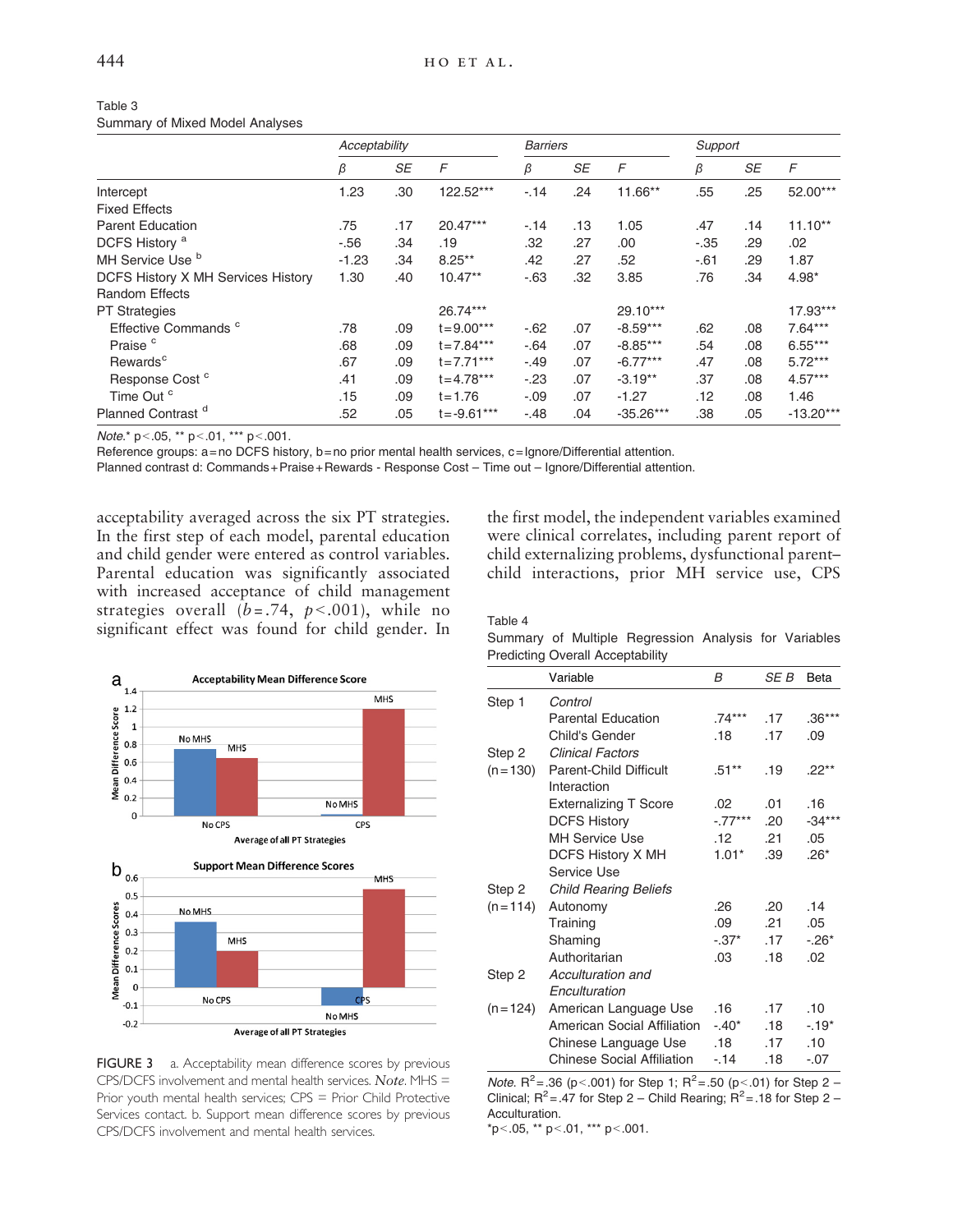involvement, and prior MH service use and CPS involvement interaction. Consistent with the mixed-model analyses, families that had prior CPS contact were significantly less likely to find PT strategies acceptable ( $b = -0.77$ ,  $p < 0.001$ ), and there was a significant interaction between CPS involvement and previous MH service use  $(b=1.01,$  $p<0.01$ ), after controlling for parental education. As predicted, higher parent–child dysfunctional interaction scores were significantly associated with increased acceptance of PT strategies overall  $(b=.51, p<.01)$ . However, parent-reported child externalizing problems were not significantly associated with overall PT acceptability.

In the second regression model, the independent variables examined were child rearing values including values usually associated with traditional Chinese child rearing (training and shame) and values usually associated with European American child-rearing traditions (autonomy and authoritarian). As predicted, higher shaming scores were significantly associated with lower ratings of PT acceptability ( $b = -0.37$ ,  $p < 0.05$ ), even after controlling for parent education. However, no significant associations were found between ratings of PT acceptability and training, autonomy, or authoritative child-rearing values. The third regression model examined indices of acculturation to American culture and enculturation toward Chinese culture as predictors of PT acceptability. Contrary to hypotheses, higher American social affiliation was associated with decreased PT acceptability  $(b=-.40, p<.05)$ . No significant associations were noted among acceptability ratings and English language use, Chinese social affiliation, and Chinese language use subscales.

#### **Discussion**

This study sought to contribute to the literature by examining the acceptability of elements of common PT interventions to at-risk Chinese immigrant parents, as well as various clinical and cultural factors that may predict ratings of acceptability. We found that Chinese immigrant parents viewed positive reinforcement-based strategies designed to increase desired behaviors (i.e., praise, rewards, effective commands) as the most acceptable interventions for managing behavior problems. This ran contrary to our expectations that Chineseorigin parents would have more reservations about praise and reinforcement due to the valued socialization goals of parental authority, familial hierarchy, and cultivation of humility. Our findings suggest that perhaps concerns about Chinese parents' culturally based resistance to the use of praise and other social rewards may be overstated

in the clinical literature. In fact, [Mah and Johnston](#page-13-0) [\(2011\)](#page-13-0) found no significant differences between Euro-Canadian and Chinese-immigrant mothers' attitudes toward reward-based parenting strategies, and a diverse sample of parents in Australia that included a significant proportion of Asian parents (31.3%) demonstrated positive parental attitudes toward the use of behavioral strategies [\(Morawska](#page-13-0) [et al., 2010](#page-13-0)). Reports of difficulty in teaching praise in PT trials may be better attributed to Chinese parents' lack of familiarity with the effective use of PT techniques rather than overt resistance grounded in cultural misgivings [\(Lau, Fung, & Yung, 2010\)](#page-13-0). On the other hand, Chinese immigrant parents viewed time-out and ignoring misbehavior as the least acceptable options presented. In the Chinese context, ignoring misbehavior may be tantamount to shirking parental duty to correct a child immediately and publicly [\(Lieh-Mak et al., 1984](#page-13-0)). Similarly, ignoring and time-out have also been rated as less acceptable than positive reinforcement strategies by NHW parents in clinical trials, with receptivity to these techniques increased by formal training in social learning principles [\(McMahon, Tiedemann,](#page-13-0) [Forehand, & Griest, 1984](#page-13-0)).

We found some support for the hypothesis that specific child-rearing values are associated with parents' appraisals of PT strategies. As predicted, when Chinese immigrant parents endorsed shaming as a valuable parenting practice they were less likely to find PT acceptable. This is consistent with the concern that socialization goals prioritizing hierarchical relations and the evocation of child negative affect to modify behavior runs counter to PT strategies. Operant techniques that increase positive parental attention for desired behaviors and decrease negative parental attention for misbehavior may be incompatible with beliefs that parents should heighten negative attention for failure to meet standards and withhold praise to promote humility.

However, it is not the case that all traditional Chinese child-rearing values run counter to tenets of PT. Training, another indigenous Chinese parenting concept, was not significantly related to PT acceptability. The edict of training calls for close parental monitoring and high levels of involvement and sacrifice. However, these values may not be very proximal to the specific content of the PT strategies evaluated here. There was a positive correlation between perceived acceptability of PT and endorsement of authoritative parenting values, a prototypically European American parenting style that emphasizes high levels of parental warmth and control. However, this relationship did not persist after controlling for parental education and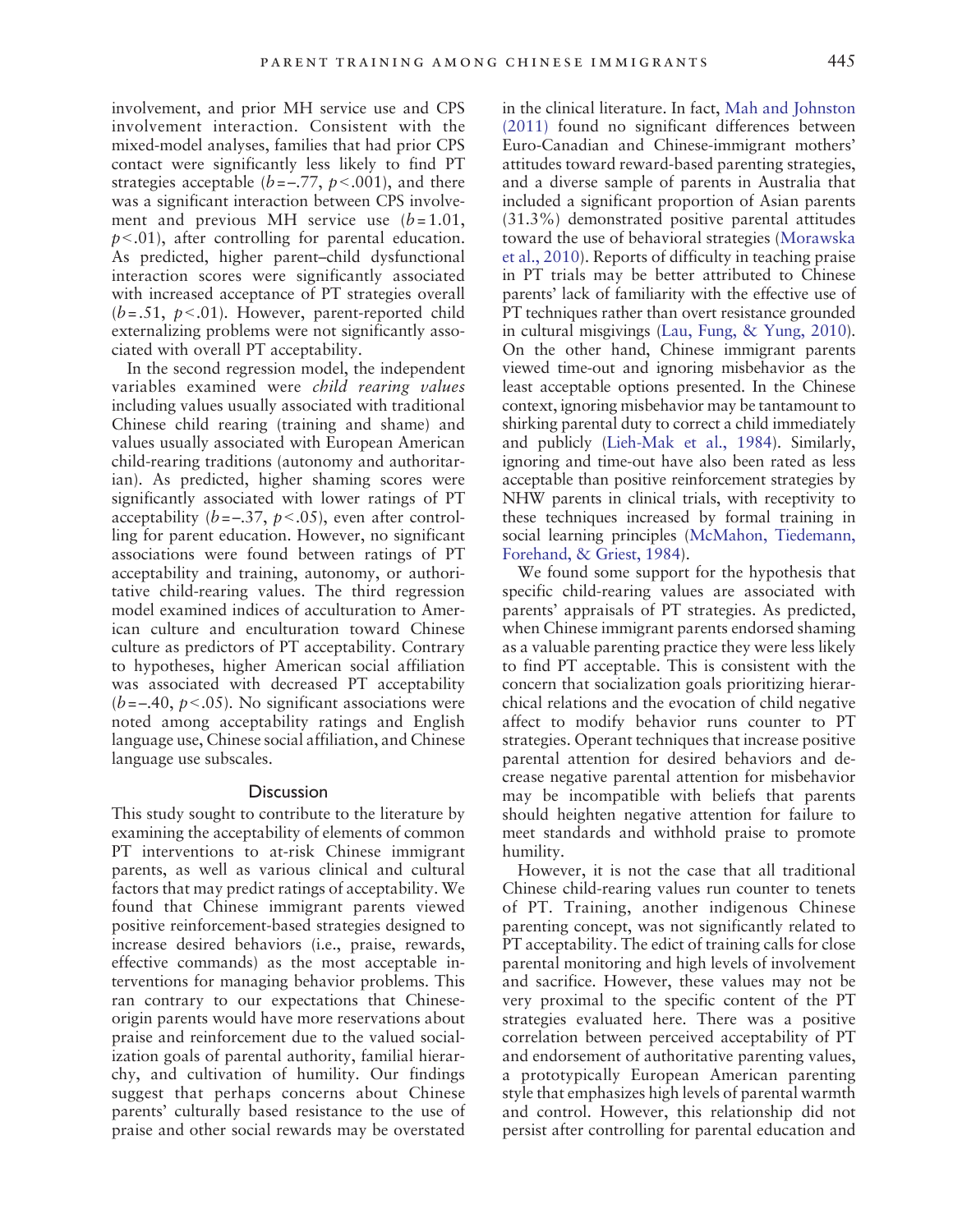the other value dimensions. Together these findings suggest that within-group variability in treatment attitudes may be partially accounted for by culturally relevant values. Cultural barriers to engagement in PT may more pronounced among Chinese immigrant parents for whom the use of shame for behavioral control is central.

In contrast, less proximal predictors of cultural orientation did not conform to our predictions about variation in attitudes toward PT. We found no association between enculturation toward Chinese culture and ratings of the acceptability of PT. We hypothesized that immigrant parents who were more highly acculturated to American culture would be more accepting of PT strategies. Although there was a significant positive correlation between English language use and perceived acceptability of PT, this finding did not persist after controlling for parental education. Further, contrary to our predictions, greater acculturation in terms of contact and affiliation with mainstream American culture was associated with lower perceptions of PT acceptability. In our sample, English language use and American social affiliation were positively associated as expected, yet they had opposite bivariate associations with treatment attitudes. Greater contact with families that may be more highly affiliated with mainstream American culture may not lead to acculturation in child-rearing attitudes among Chinese immigrant parents. On the contrary, it is possible that firsthand observations of Western styles of parenting may have led immigrant parents to reaffirm their own heritage's cultural approaches to parenting, resulting in polarization ("I would never talk to  $my$  children that way!"). Of course, this interpretation is speculative and further study is needed to investigate the role of intergroup contact in the formation of parenting and treatment attitudes.

In terms of clinical factors associated with perceived acceptability of PT, our hypotheses were partially supported. The significant correlation and the regression results suggested that families with a CPS history of reported allegations of maltreatment were less likely to view PT strategies as acceptable overall compared to families that did not have previous contact with CPS. It is possible that their contact with the child welfare system and any intrusion in matters of child rearing may be perceived as coercive, such that related interventions are viewed with some suspicion or distrust. Alternately, parents who have a history of allegations of suspected maltreatment may have more punitive parenting approaches that are less compatible with PT approaches. This triangulates to some extent with findings that parents who selfreport problems with child discipline are less likely to follow through with child MH services in general ([Harrison, McKay, & Bannon, 2004](#page-12-0)).

Our findings also indicated a significant interaction between prior CPS involvement and MH service use for both acceptability and perceived support for PT strategies. This finding was not predicted a priori but was robust across analyses. Across models, there appeared to be little effect of prior MH services among those families with no prior CPS contact. However, among CPS-involved families, those who had previous MH treatment were much more likely to find PT strategies acceptable. Perhaps parents who have been reported to CPS for suspected maltreatment may, on average, be predisposed to having negative attitudes toward PT. Yet, in those instances when CPS provides a gateway into MH services with supportive exposure to behavior modification, CPS-referred parents may indeed be responsive to PT. Ratings of treatment acceptability tend to increase following receipt of treatment [\(Hobbs,](#page-12-0) [1984](#page-12-0)), and most CPS-involved parents are likely directed to MH services specifically for PT [\(Barth et](#page-12-0) [al., 2005](#page-12-0)). Indeed, the group of parents with a history of both CPS and MH intervention had higher acceptability ratings than among parents with past MH treatment and no CPS involvement. It is unknown whether this group may have been more likely to have specific experience with PT; if that were the case, our findings may reflect a familiarity effect. Alternately, the subset of parents with a CPS history and past MH services may represent a group of parents with high levels of need and distress and a concomitant openness to intervention, whereas those CPS-involved families that have not made it into treatment may represent those families with the highest levels of resistance and more intractable problems with parenting.

Parent-reported difficulties in parent–child relations were associated with increased acceptability of PT. This suggests that those parents who are most likely to need PT may view the interventions as personally relevant and potentially helpful. Parents who struggle to deal with their child may perceive the PT strategies as a promising way to improve their child's functioning and ameliorate stressful interactions. However, we did not find a significant relationship between parent ratings of child externalizing problems and ratings of PT acceptability. This was unexpected given prior literature that shows that behavior problem severity is associated with parents' ratings of treatment acceptability in a clinical sample ([Miller & Kelley,](#page-13-0) [1992](#page-13-0)). It is possible that the level of child externalizing symptoms is less pertinent to a sense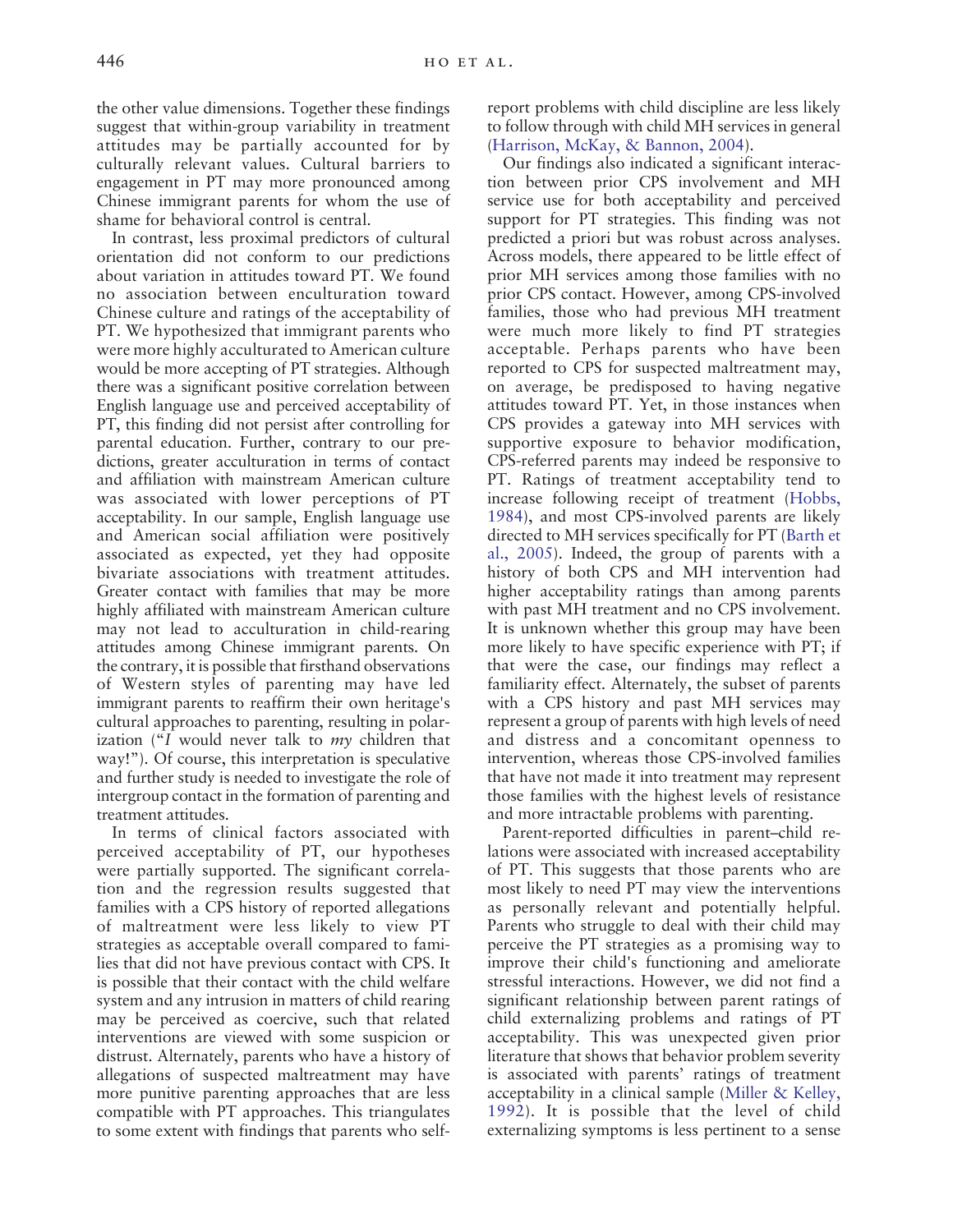of urgency of seeking care or learning new parenting strategies than parents' perceived difficulty of relations with their child in our sample. In addition, levels of externalizing problems in the sample were low, with only 12% of parents placing their child more than one standard deviation above the population mean on the CBCL. Restricted range on this variable may have precluded finding the expected association.

This study adds to the literature on the social validity of behavioral interventions with culturally diverse populations by examining links between treatment attitudes and theoretically driven cultural factors as well as clinical factors. Several study hypotheses were supported offering insight into potential barriers to engagement in PT in a large and growing immigrant group. However, this study has several limitations that should be considered in interpreting results. First, this study relied on the use of hypothetical vignettes, and although these vignettes have face validity in describing externalizing problems, they may not have been viewed as genuine or credible. The subject in the vignette was a female child, and we did not include within- or between-subject factors examining the effects of child gender (or other characteristics) that may affect treatment attitudes. It is possible that child gender expectations may be salient among Chinese immigrants, moderating views on acceptability of interventions. As only one case vignette was used, there is a potential stimulus-sampling concern that could have influenced and restricted interpretation of our findings; in future studies, multiple vignettes depicting both boys and girls of various ages should be used to directly evaluate the contribution of stimulus characteristics.

In general, reliance upon analogue methods is limiting. It will be important to study perceptions of the relevance and appropriateness of interventions in clinical samples of ethnic-minority parents with children evincing behavior problems. Also, the index children of the parents in our sample have a wide age range; it would have been desirable to limit the sample to include parents of children in the range typically treated with PT. However, we anticipated that parents could rate the acceptability of PT strategies as applied to the hypothetical 8 year-old child in the vignette. This analogue approach may, however, not yield results that are generalizable to parents who present at MH clinics for treatment of disruptive children. We were unable to examine possible differences between mothers and fathers in treatment attitudes for the present sample due to the smaller proportion of father participants; much of PT research lacks adequate representation of fathers, and more effort should be made toward recruiting fathers in future investigations [\(Phares, Fields, & Binitie, 2006\)](#page-13-0). Surveying social validity among treatment-seeking samples can reveal how perceptions of evidencebased interventions may change with exposure over the course of treatment. Finally, because our sample was comprised of Chinese-speaking immigrants, the range in acculturation may have been restricted and our sample may not be representative of Chinese parents in the United States at large. Different patterns of acculturation-related associations with treatment attitudes may be observed within samples with more heterogeneity in immigration history.

Notwithstanding these limitations, our results suggested that there may indeed be variability in parental treatment attitudes that can be explained by cultural and clinical variables. Among Chinese immigrant parents there was a wide range of views on PT acceptability. Likelihood of problems with engagement in PT should vary accordingly on an individual basis, from family to family, with some of that variance explained by cultural and clinical factors. Overall, however, it appeared that mean acceptability ratings were in the positive range indicating that, on average, Chinese immigrant families felt that PT strategies were better than using no behavioral strategy and waiting for externalizing problems to remit spontaneously. Mean ratings for the least acceptable strategy of ignoring misbehavior suggested that even this was viewed more positively than doing nothing to address disruptive behavior problems. Therapists should not assume that Chinese immigrant families will find PT unacceptable. Instead, the data suggest an openness to PT, particularly to positive reinforcement strategies, that previous clinical reports have suggested may be problematic for this group. There are implications of our findings for understanding cultural influences on seeking PT, remaining in PT, and profiting from PT. These important questions merit focused research efforts, but at the current time, data on the efficacy of PT for Chinese immigrants is only just emerging [\(Lau, Fung, Ho,](#page-12-0) [Liu, & Gudiño, 2011](#page-12-0)). So far, these data reveal no detectable differences in PT response by acculturation, but theoretically driven studies of the possible influences of culture on engagement and outcomes in PT are warranted.

Our research has implications for addressing potential barriers to engagement when they do arise. A detailed assessment of attitudes toward strategies before and during PT may signify a collaborative and respectful approach to behavior modification that may itself be an engagement tool [\(McCabe, Yeh, Garland, Lau, & Chavez, 2005\)](#page-13-0).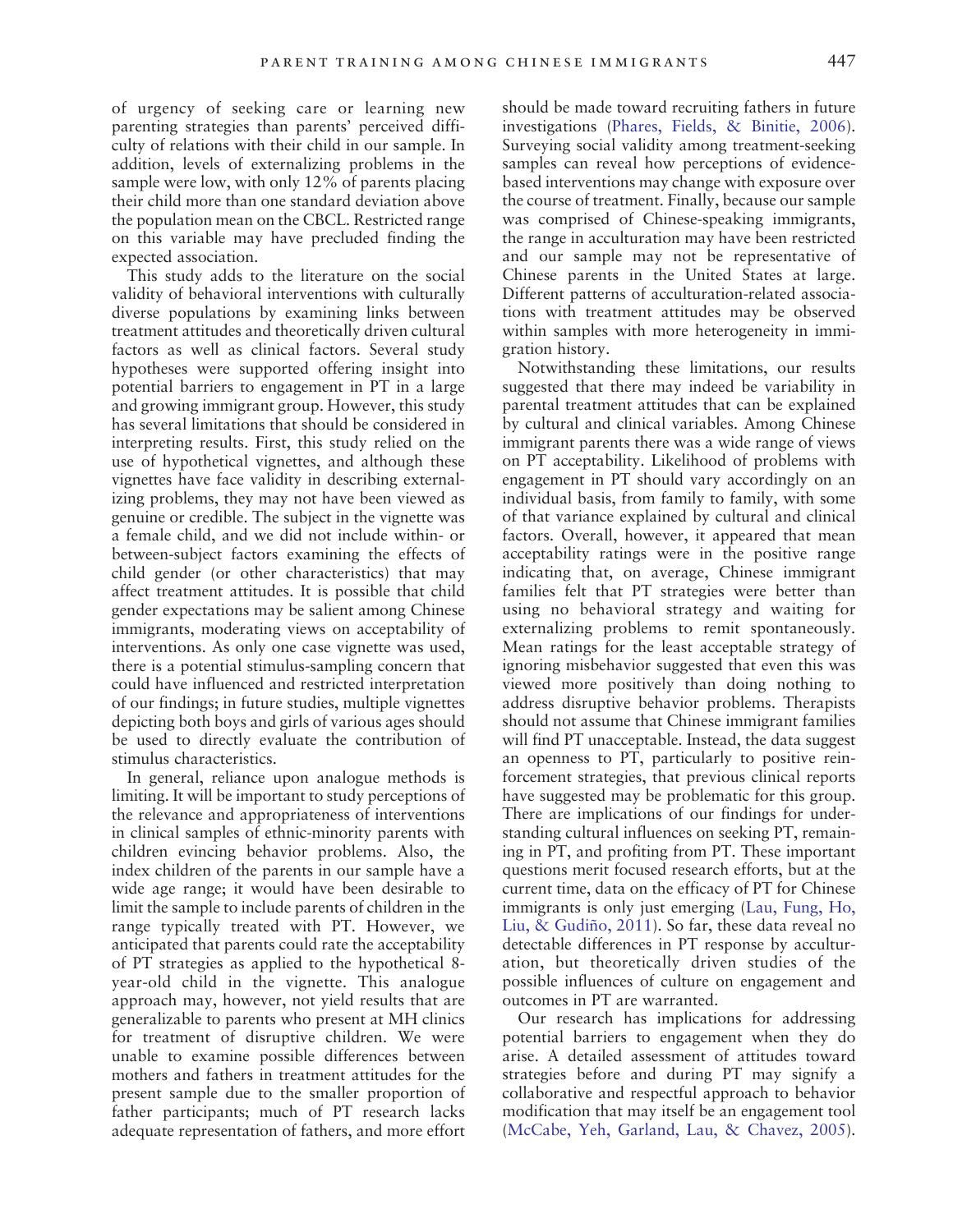<span id="page-12-0"></span>Behavior therapists should take stock of factors that may predict the need for such a collaborative approach. For example, if immigrant parents do not find their parent–child interactions subjectively problematic, yet they find themselves under scrutiny by CPS, a structured exploration of treatment attitudes may be an important initial step. Immigrant families may stand to gain the most from specific engagement strategies, including increased orientation and discussion of treatment rationale and expectations [\(McMahon et al., 1984\)](#page-13-0) and attention to ongoing concerns that PT strategies are irrelevant or difficult ([Nock & Kazdin,](#page-13-0) [2005](#page-13-0)).

### **References**

- Abidin, R. R. (1995). Parenting stress index–Manual (3rd ed.). Odessa, FL: Psychological Assessment Resources.
- Achenbach, T. M., & Rescorla, L. A. (2001). Manual for the ASEBA school–Age forms & profiles. Burlington: University of Vermont.
- Angold, A., Messer, S. C., Stangl, D., Farmer, E. M., Costello, E. J., & Burns, B. J. (1998). Perceived parental burden and service use for child and adolescent psychiatric disorders. American Journal of Public Health, 88, 75–80.
- Barth, R. P., Landsverk, J., Chamberlain, P. R., Reid, J. B., Rolls, J. A., & Hurlburt, M. S. (2005). Parent-training programs in Child Welfare Services: Planning for a more evidence-based approach to serving biological parents. Research on Social Work Practice, 15, 353–371.
- Caughy, M. O. B., Miller, T. L., Genevro, J. L., Huang, K. Y., & Nautiyal, C. (2003). The effects of Healthy Steps on discipline strategies of parents of young children. Journal of Applied Developmental Psychology, 24, 517–553.
- Chaffin, M., Silovsky, J. F., Funderburk, B., Valle, L., Brestan, E. V., Balachova, T., . . . Bonner, B. L. (2004). Parent–child interaction therapy with physically abusive parents: Efficacy for reducing future abuse reports. Journal of Consulting and Clinical Psychology, 72, 500–510.
- Chan, Y. C. (1994). Parenting stress and social support of mothers who physically abuse their children in Hong Kong. Child Abuse and Neglect, 18, 261–269.
- Chao, R. K. (1994). Beyond parental control and authoritarian parenting style: Understanding Chinese parenting through the cultural notion of training. Child Development, 65, 1111–1119.
- Conduct Problems Prevention Research Group. (2002). Predictor variables associated with positive Fast Track outcomes at the end of the third grade. Journal of Abnormal Child Psychology, 30, 37–52.
- Eyberg, S. M. (1993). Consumer satisfaction measures for assessing parent training programs. In L. VandeCreek, S. Knapp, & T. L. Jackson (Eds.), Innovations in clinical practice: A source book (Vol. 12). Sarasota, FL: Professional Resource Press.
- Eyberg, S. M., Nelson, M. M., & Boggs, S. R. (2008). Evidencebased psychosocial treatments for children and adolescents with disruptive behavior. Journal of Clinical Child and Adolescent Psychology, 37, 215–237.
- Fernandez, M. A., Butler, A. M., & Eyberg, S. M. (2011). Treatment outcome for low socioeconomic status African American families in parent child interaction therapy: A pilot study. Child and Family Behavior Therapy, 33, 32–48.
- Forehand, R., & Kotchick, B. A. (1996). Cultural diversity: A wake-up call for parent training. Behavior Therapy, 27, 187–206.
- Forehand, R., & Kotchick, B. A. (2002). Behavioral parent training: Current challenges and potential solutions. Journal of Child and Family Studies, 11, 377–384.
- Fung, H. (1999). Becoming a moral child: The socialization of shame among young Chinese children. Ethos, 27, 180–209.
- Fung, H., Lieber, E., & Leung, W. L. (2003). Parental beliefs about shame and moral socialization in Taiwan, Hong Kong, and the United States. In K. S. Yang, K. K. Hwang, P. B. Pedersen, & I. Daibo (Eds.), Progress in Asian social psychology: Conceptual and empirical contributions (83–109). Westport, CT: Praeger.
- Harrison, M. E., McKay, M. M., & Bannon, W. M. (2004). Inner-city child mental health service use: The real question is why youth and families do not use services. Community Mental Health Journal, 40, 119–131.
- Haskett, M. E., Ahern, L. S., Ward, C. S., & Allaire, J. C. (2006). Factor structure and validity of the Parenting Stress Index/Short Form. Journal of Clinical Child and Adolescent Psychology, 35, 302–312.
- Heine, S. J., Lehman, D. R., Peng, K., & Greenholtz, J. (2002). What's wrong with cross-cultural comparisons of subjective Likert scales? The reference-group effect. Journal of Personality and Social Psychology, 82, 903–918.
- Ho, T. -P., Chow, V., Fung, C., Leung, K., Chiu, K. -Y., Yu, G., . . . Lieh-Mak, F. (1999). Parent management training in a Chinese population: Application and outcome.Journal of the American Academy of Child and Adolescent Psychiatry, 38, 1165–1172.
- Hobbs, S. A. (1984). Maternal evaluation of social reinforcement and time-out: Effects of brief parent training. Journal of Consulting and Clinical Psychology, 52, 135–136.
- Holden, G. W., Lavigne, V. V., & Cameron, A. M. (1990). Probing the continuum of effectiveness of parent training: Characteristics of parents and preschoolers. Journal of Clinical Child Psychology, 19, 2–8.
- Hughes, J. R., & Gottlieb, L. N. (2004). The effects of the Webster-Stratton parenting program on maltreating families: Fostering strengths. Child Abuse and Neglect, 28, 1081–1097.
- Kazdin, A. E. (2000). Perceived barriers to treatment participation and treatment acceptability among antisocial children and their families. Journal of Child and Family Studies, 9, 157–174.
- Kazdin, A. E., Holland, L., & Crowley, M. (1997). Family experience of barriers to treatment and premature termination from child therapy. Journal of Consulting and Clinical Psychology, 65, 453–463.
- Kazdin, A. E., & Whitley, M. K. (2003). Treatment of parental stress to enhance therapeutic change among children referred for aggressive and antisocial behavior. Journal of Consulting and Clinical Psychology, 71, 504–515.
- Keller, H., Lamm, B., Abels, M., Yovsi, R., Borke, J., Jensen, H., ... Chaudhary, N. (2006). Cultural models, socialization goals, and parenting ethnotheories: A multicultural analysis. Journal of Cross-Cultural Psychology, 37, 155–172.
- Kim, E., Cain, K. C., & Webster-Stratton, C. (2008). The preliminary effect of a parenting program for Korean American mothers: A randomized controlled experimental study. International Journal of Nursing Studies, 45, 1261–1273.
- Lau, A. S. (2006). Making the case for selective and directed cultural adaptations of evidence-based treatments: Examples from parent training. Clinical Psychology: Science and Practice, 13, 295–310.
- Lau, A. S., Fung, J. J., Ho, L. Y., Liu, L., & Gudiño, O. G. (2011). Parent training with high-risk immigrant Chinese families: A pilot trial yielding practice-based evidence. Behavior Therapy, 42, 413–426.